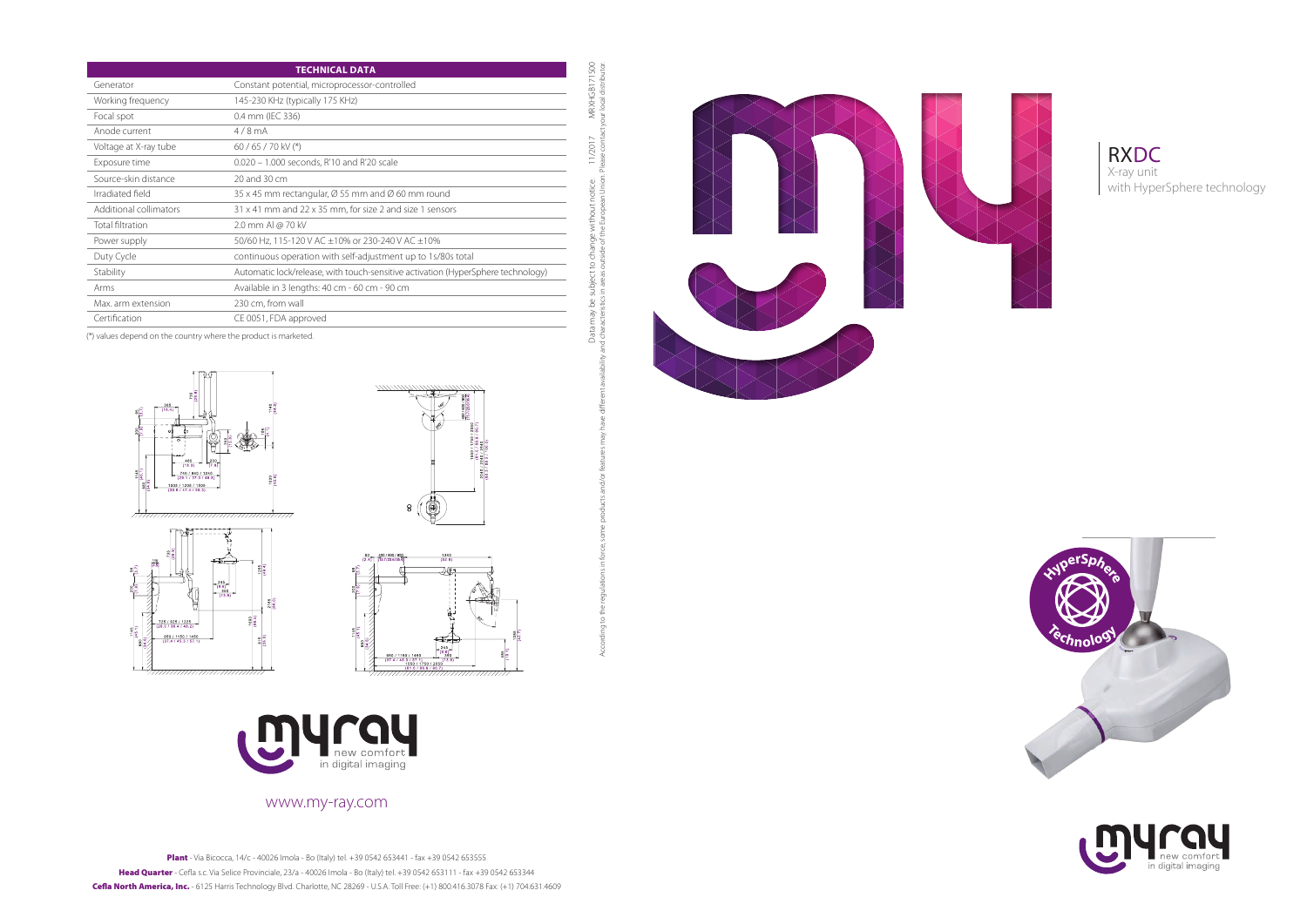

The wireless remote controller, the multimode option and the 28 adjustment levels (depending on sensor sensitivity) ensure full adaptability whatever your operating requirements.

A constant potential head tube (8 mA) with a tiny focal spot (0.4 mm at 30 cm) produces optimal images under all circumstances.



The RXDC unit features HyperSphere technology which, thanks to the full-swivel ball joint, can reach any position with ease.

The wireless remote controller lets the user control the device (by communicating with the X-ray tube) while enjoying full freedom of movement. Access to exposure programmes is provided via two simple settings. The large display shows the sequential exposure monitor and the patient exposure dose; moreover, the controller has a wireless X-ray**snapshot** button. Wireless device control allows fast, easy installation: no fixed control

Built from high quality materials and featuring a comprehensive array of equipment. Versatile and easy to install, this X-ray unit is reliable whatever the situation.



# RXDC Hyper Technology.

The solid, light, extruded aluminium arms feature an effective, integrated self-balancing system that reduces any risk of tube head vibration during image acquisition.

Innovative design, revolutionary ergonomics, advanced technology. RXDC - HyperSphere technology brings the best of DC X-ray units into your surgery. **MyRay, just right for you.**

# **SIMPLE AND IMMEDIATE: WIRELESS**

**MECHANICAL RELIABILITY**

panels are required, thus providing greater freedom when positioning the X-ray unit.









**FREE TO MOVE** Maximum freedom of movement with innovative ball joint (Patented).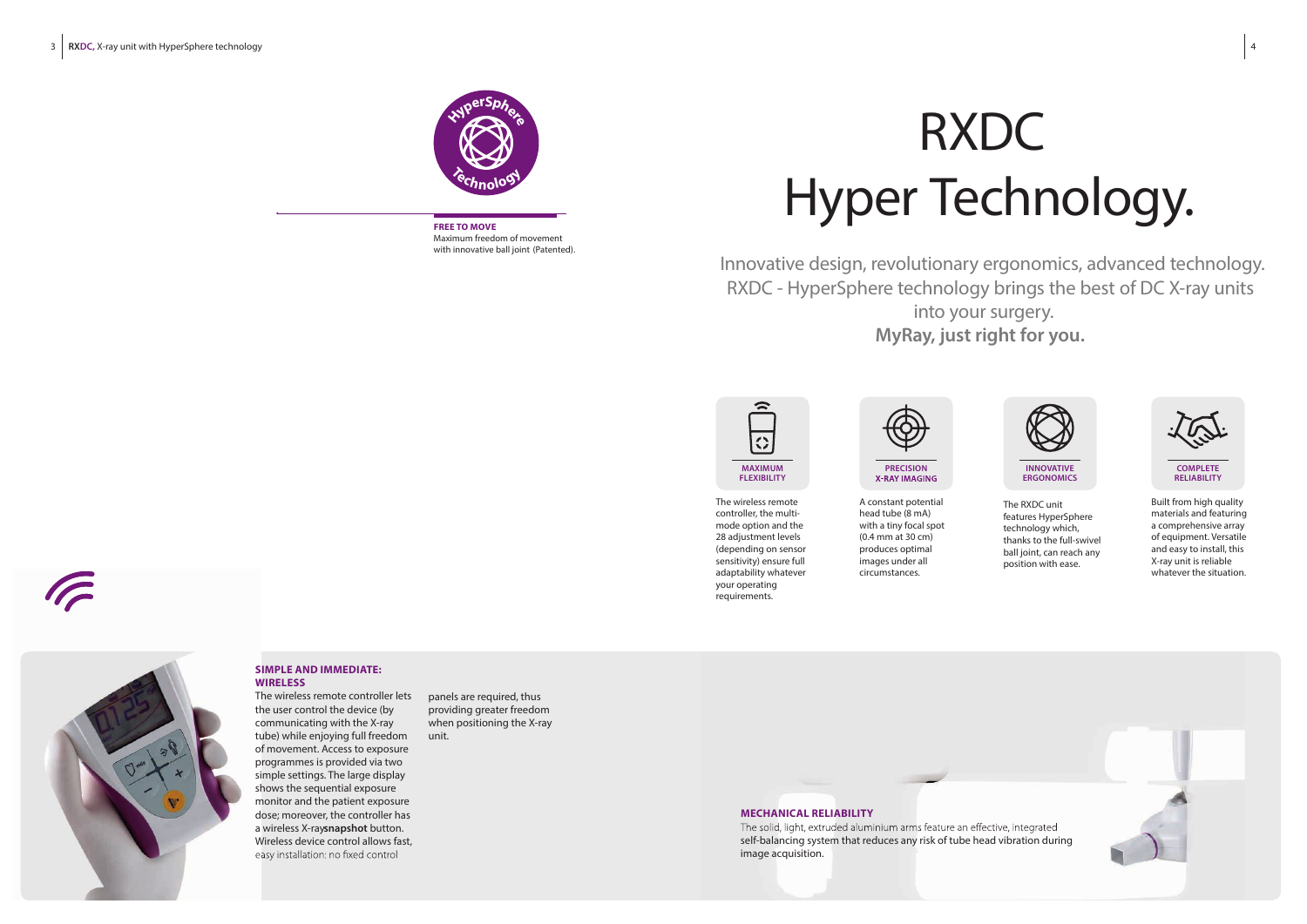# Hyper Ergonomy.

RXDC - HyperSphere technology allows attainment of any position with ease thanks to the revolutionary ball joint. Outstanding ergonomics ensures all your diagnostic needs are met effortlessly.

HyperSphere technology gives the RXDC unit full rotation capability. The tube revolves freely around the joint, allow it to reach practically any position, including the vertical. RXDC - HyperSphere technology also features an automatic touch-sensitive device for simple,

efficient locking/release of the X-ray head tube so it can be repositioned effortlessly between one exposure and the next. Ergonomic zones on the sides of the head provide a firm grip for effective positioning.

# **Extensive positioning.**

- electro-brake with touch-sensitive control
- **•** infinite position range
- maximum versatility
- complete reliability



# **INFINITE POSITIONS, INFINITE DIAGNOSTIC CAPABILITY**

Diagnosis with unlimited movement thanks to the revolutionary ball joint which allows simple yet precise head repositioning and effortless attainment of even the trickiest positions.



## **INSTALLATION VERSATILITY**

The extruded aluminium arms - available in lengths of 40 cm, 60 cm and 90 cm to ensure outstanding installation versatility - are equipped with an integrated self-balancing system. Solid and light, they can be pointed in any direction and reduce any risk of tube head vibration during image acquisition.

**COMFORT POSITIONING** Two comfortable handles for a secure grip and the best possible positioning.

**EASY TOUCH**